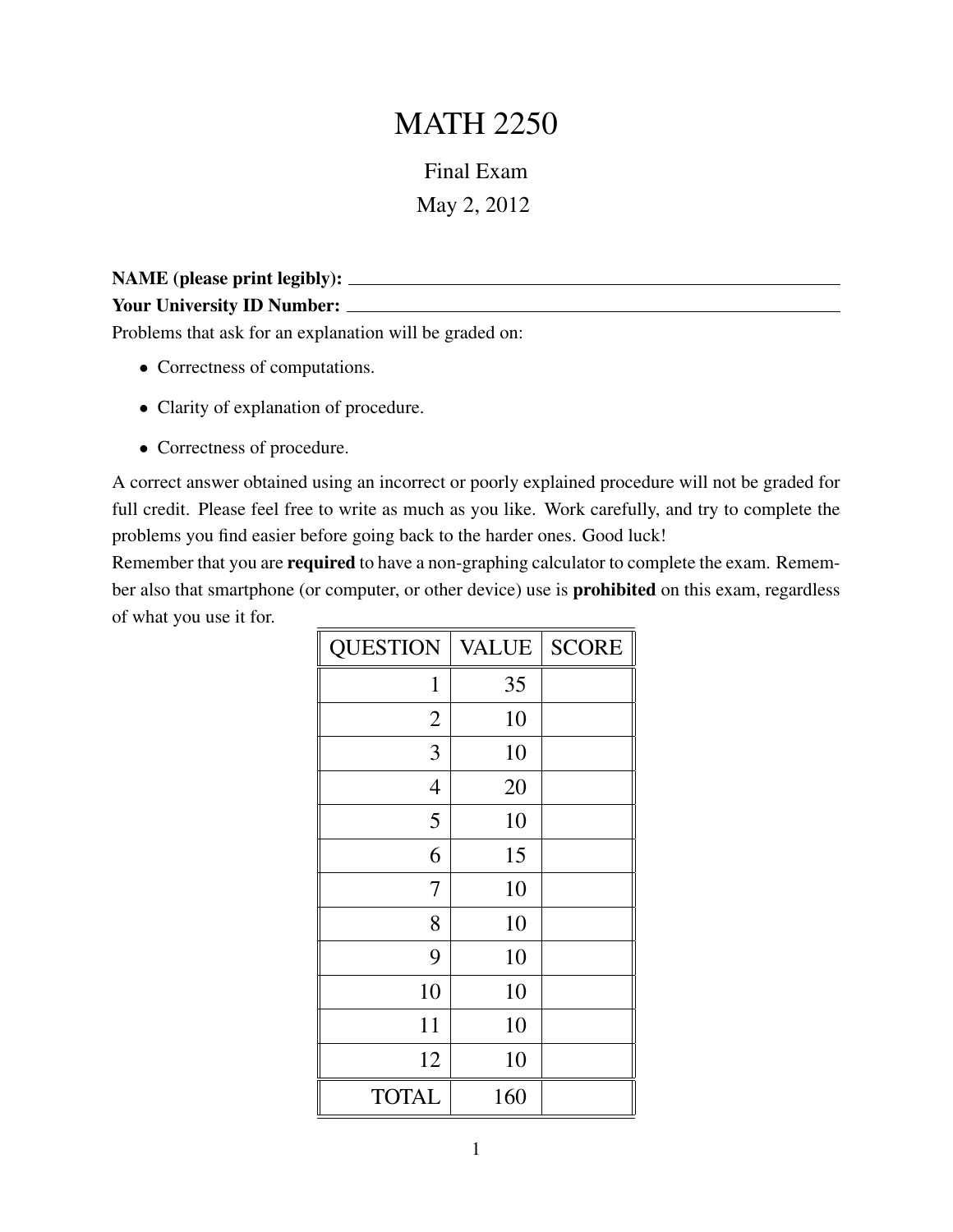1. (35 points) Differentiate the following functions. No explanation is required. Please box your answers. (Grading: 5 pts each, no partial credit)  $y = x \cos(x)$ 

$$
y = (3x + 1)^{99}
$$

$$
y = 2x^2(3x+1)
$$

$$
y = \frac{x+2}{x+4}
$$

$$
y = \sqrt{3x^2 + 1}
$$

$$
y = \frac{1}{\sqrt{2x+1}}
$$

 $y = \csc(\sin(2x))$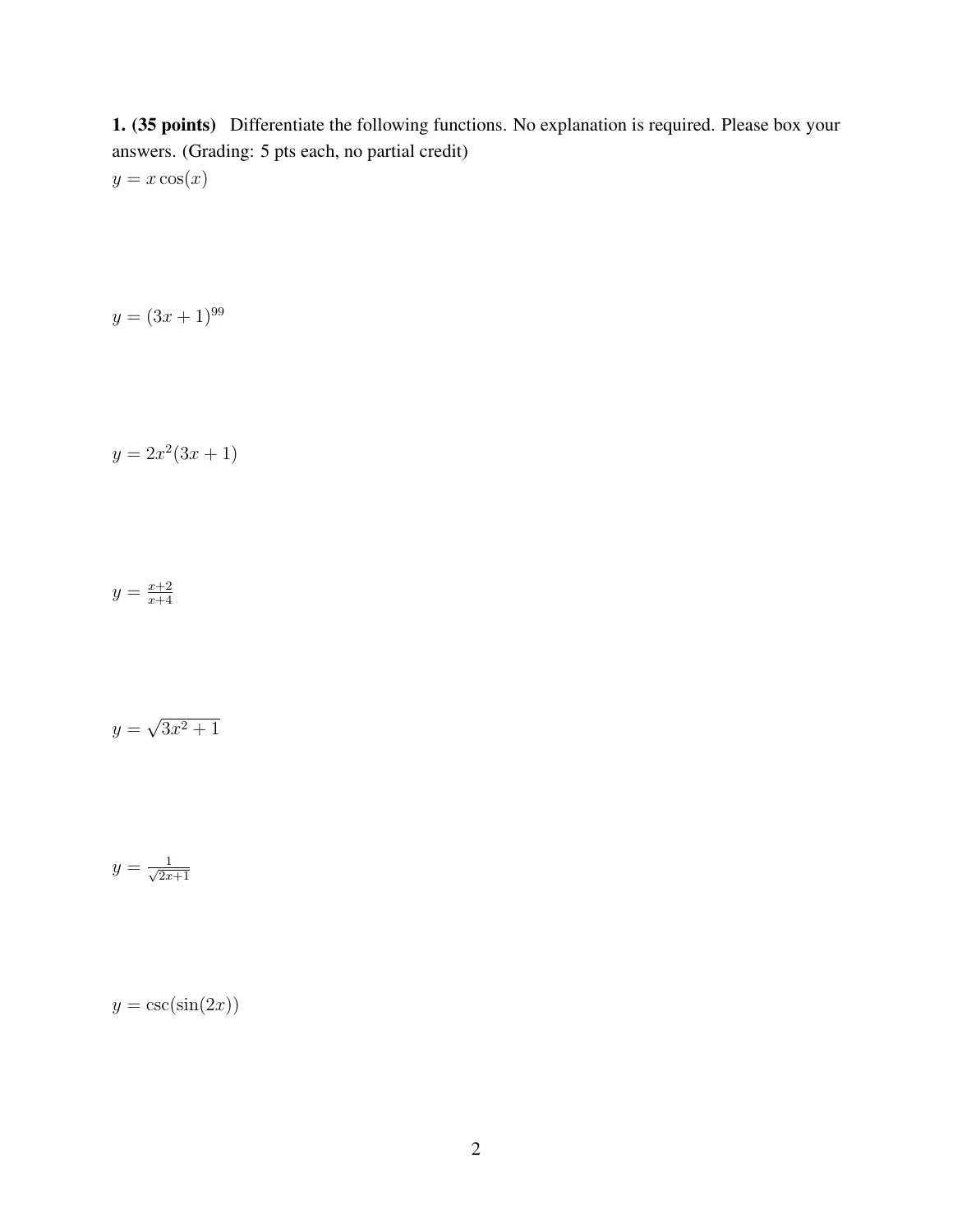## **2.** (10 points) If the function  $f(x)$  is given by

 $f(x) = \tan x$ 

Write the first three terms of the Taylor series for  $f(x)$  at  $x = 0$  as a polynomial in  $\Delta x$ .

 $f(x + \Delta x) =$ 

ANSWER:

3. (10 points) Find the tangent line to

$$
f(x) = \arctan x + 2
$$

at  $x = 4$ . Please explain your work.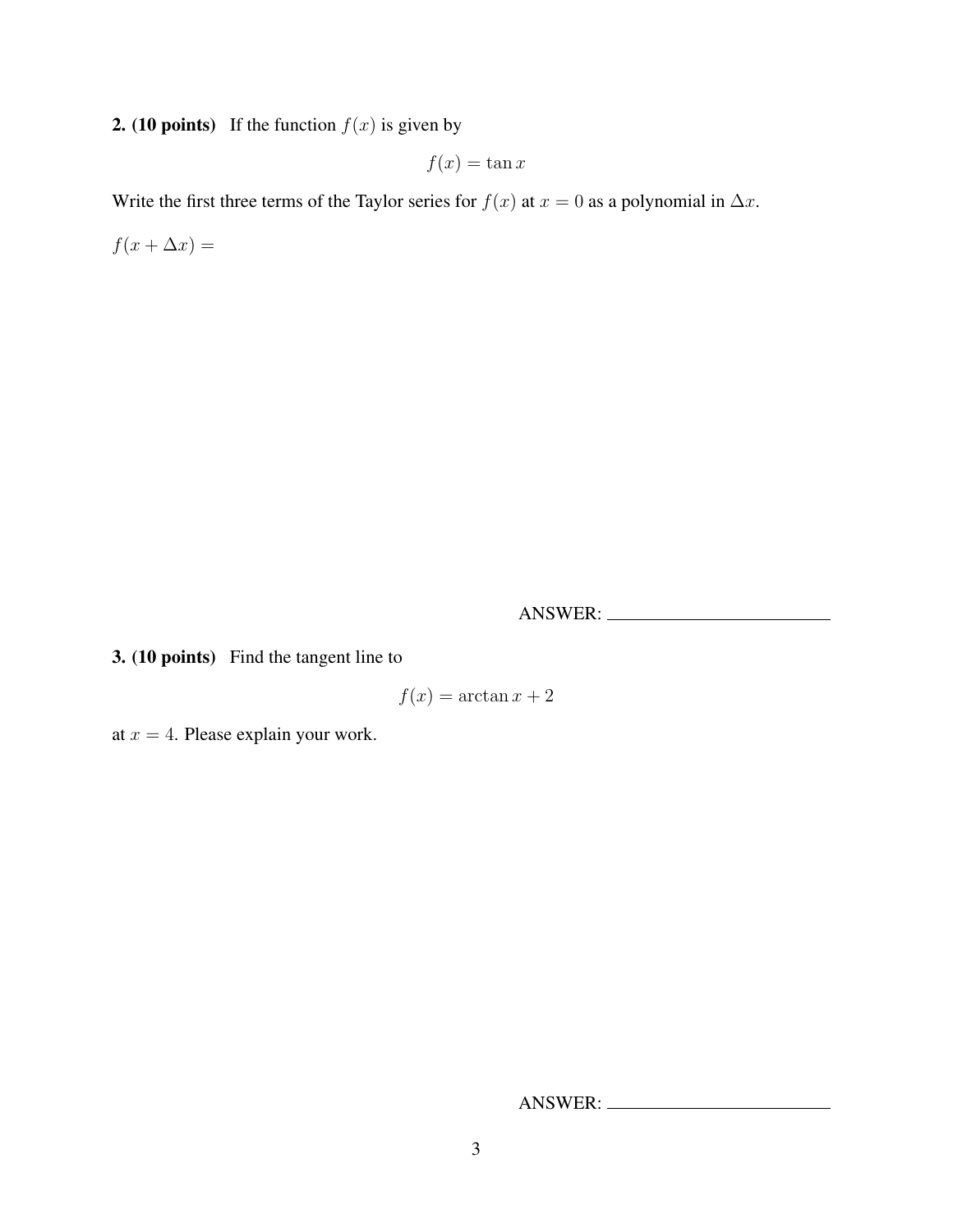4. (20 points) The acceleration of gravity on Jupiter's ice moon Europa is  $g = -1.314 \, (\text{m/s}^2)$ . An astronaut on the first human mission to Europa steps off a 10 meter cliff. How long does it take her to fall to the surface? What is her speed when she impacts the ice at the base of the cliff? Justify your best guess: Does she survive? (It may help to convert m/s to the more familiar units of mph. Recall that there are about 1610 meters in 1 mile.) Please explain your work.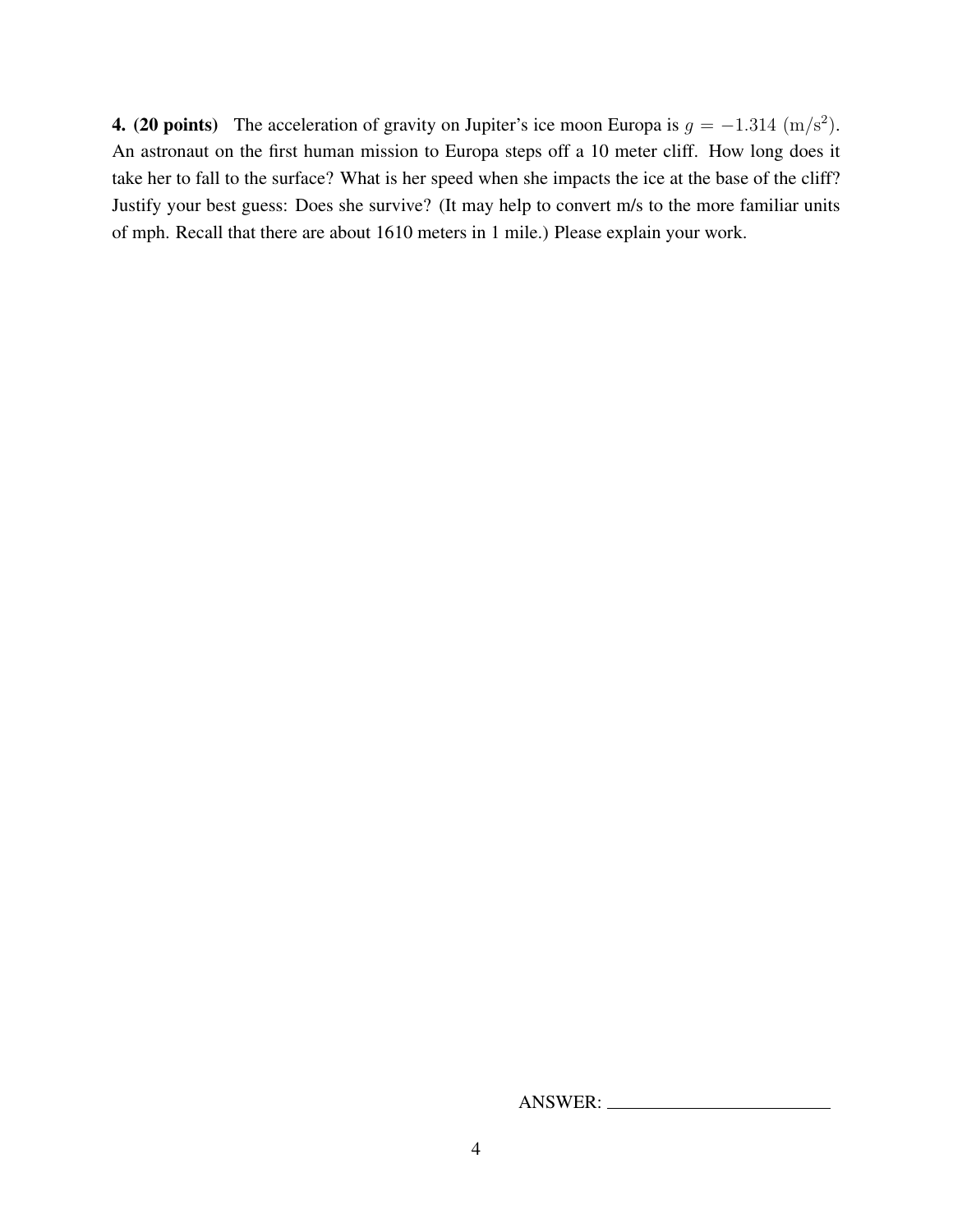**5.** (10 points) Heron's formula for the area of a triangle with sides x, y, and z is given by

$$
S(x, y, z) = \frac{1}{4}\sqrt{(x + y + z)(x + y - z)(x - y + z)(-x + y + z)}
$$

Compute the area  $S(2,3,5)$  of a triangle with sides  $x = 2$ ,  $y = 3$  and  $z = 5$ . Differentiate  $A(x) = S(x, 3, 5)$  with respect to x at  $x = 2$  and compute the derivative  $A'(2)$ .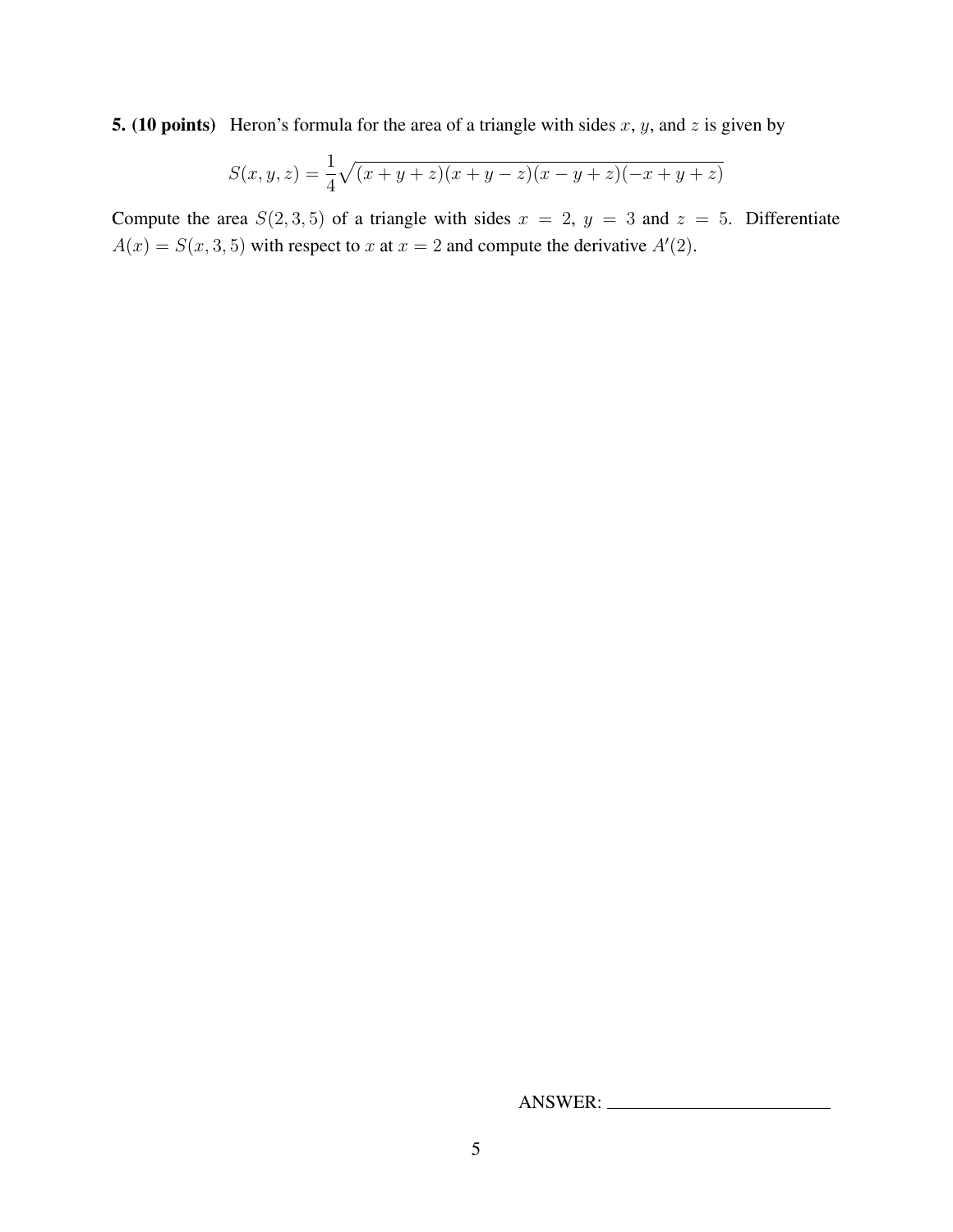6. (15 points) Use Newton's method to solve the equation

$$
x^4 - x = 7
$$

Grading: 5 points for knowing Newton's method + 2 points per correct digit to the right of the decimal place (max of 15 pts total). BOX YOUR FINAL ANSWER.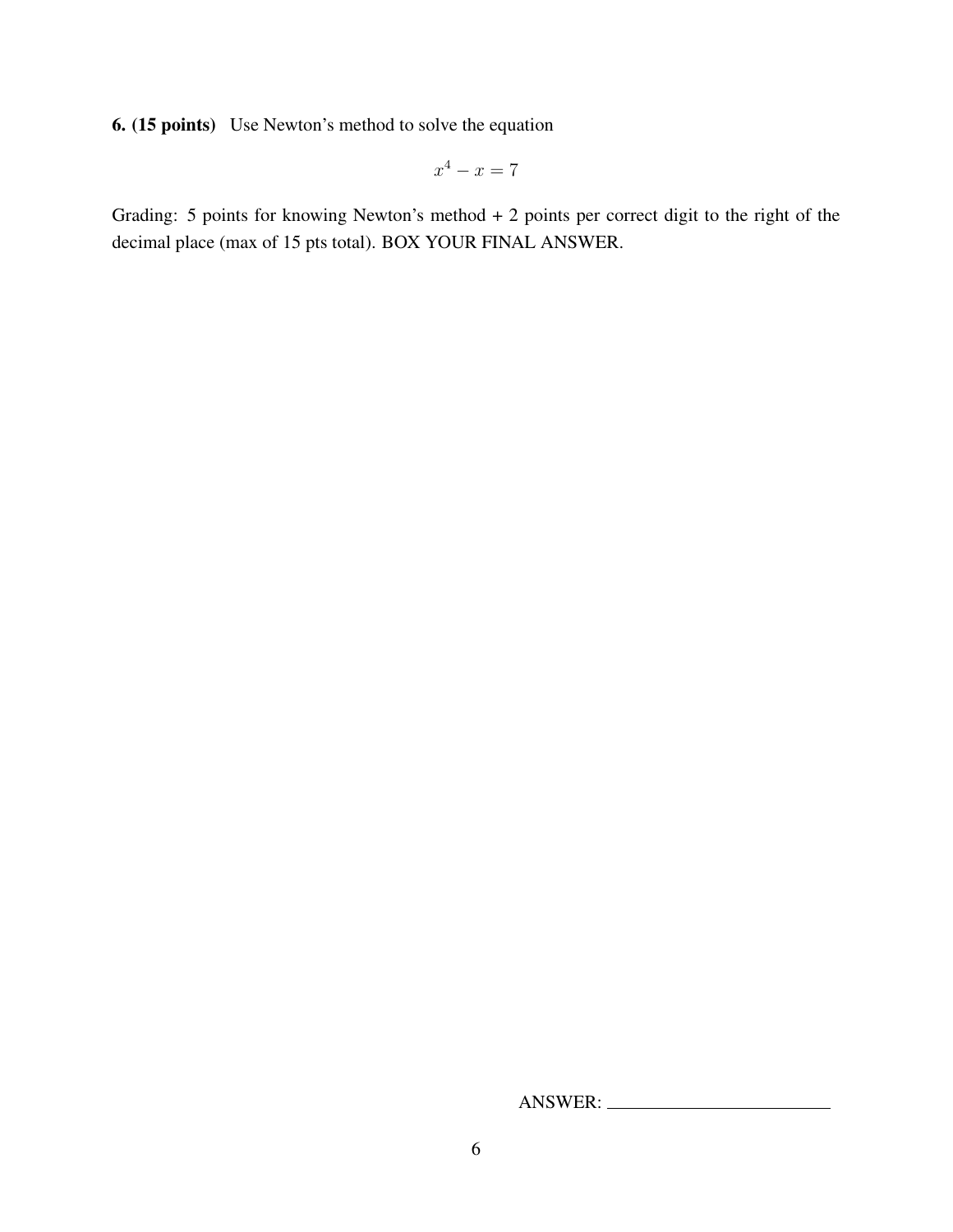7. (10 points) Find the maximum and minimum values of the function

$$
f(x) = \frac{1}{3}x^3 - \frac{6}{2}x^2 + 8x - 11.
$$

on the interval [0, 3] using calculus. Please explain your work.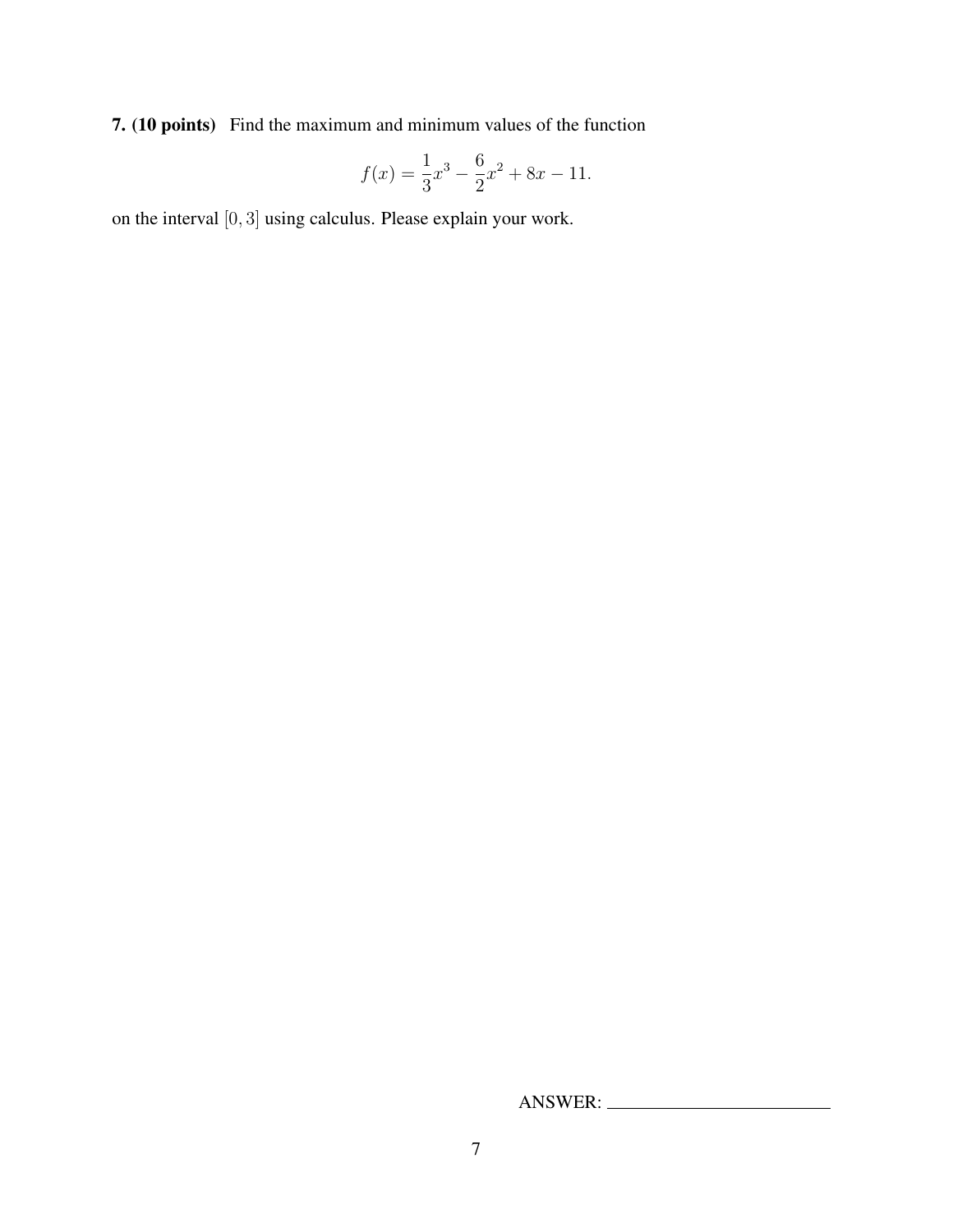8. (10 points) Osbourne discovered in 1909 that the radius  $r$  of a spherical rubber balloon is related to the pressure in the balloon by the equation

$$
r\left(\frac{2K}{r_0} - p\right) = 2K
$$

where K is a constant related to the elasticity of the rubber and  $r_0$  is the initial (uninflated) radius of the balloon. Use implicit differentiation to find  $\frac{d}{dr}p$  for a balloon with  $K = 2$  and  $r_0 = 1$  (m) at  $r = 2$  (m). Please explain your work (but you don't need to write out differentiation rules).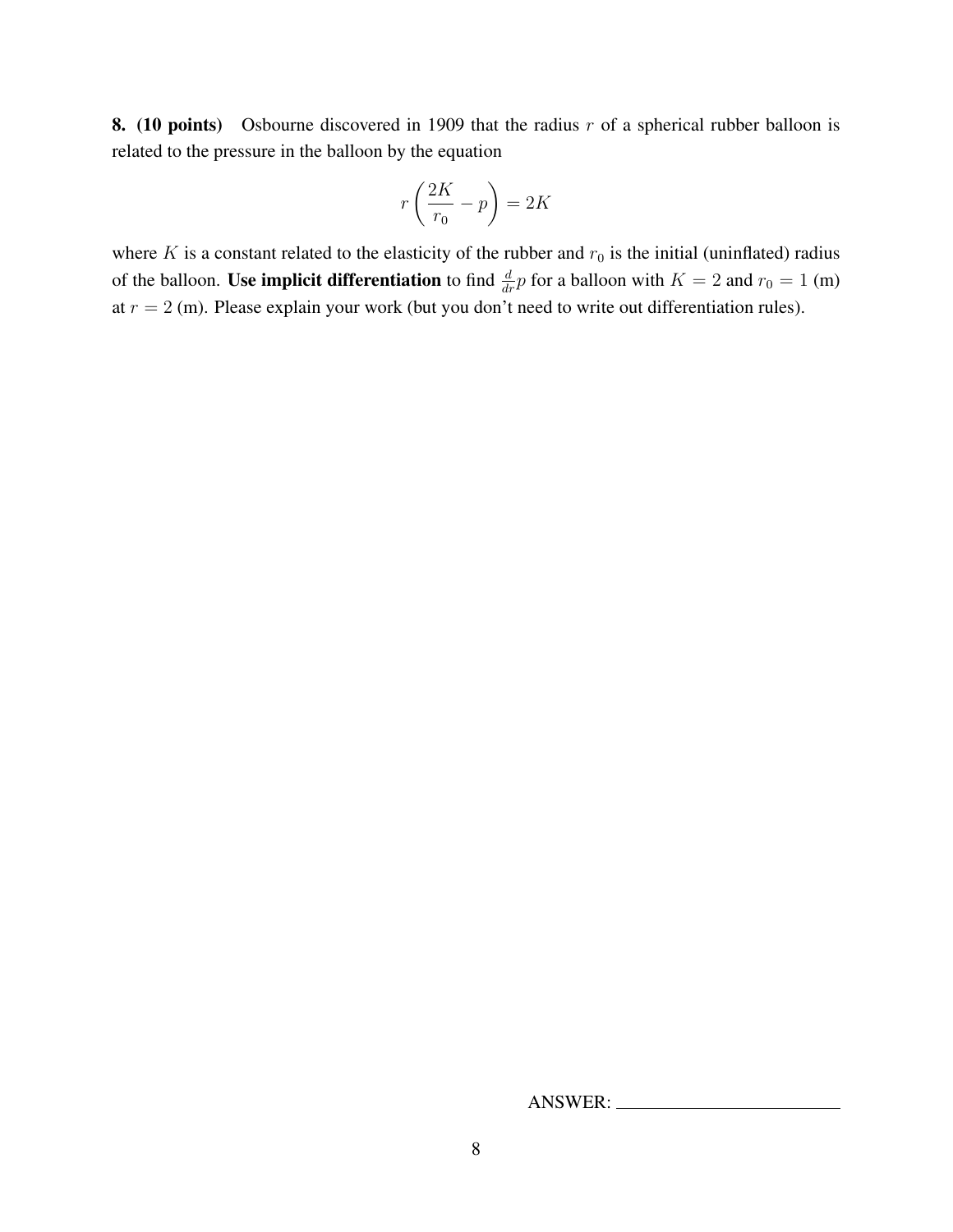**9.** (10 points) (Error Problem) The field strength  $E$  of a radio signal at a receiving station is given as a function of transmitter power  $P$  (watts) and distance  $d$  (m) between transmitter and receiver by √

$$
E = \frac{\sqrt{30P}}{d}
$$

Suppose that a cell phone transmitting at  $4 \pm 0.1$  watts is 5 km (5000 m) from the nearest cell tower. Estimate the resulting range of field strengths at the tower using our error formula.

ANSWER:

10. (10 points) Evaluate the indefinite integral

$$
\int \sec x \tan x \, dx,
$$

then differentiate your answer to be sure that it is correct.